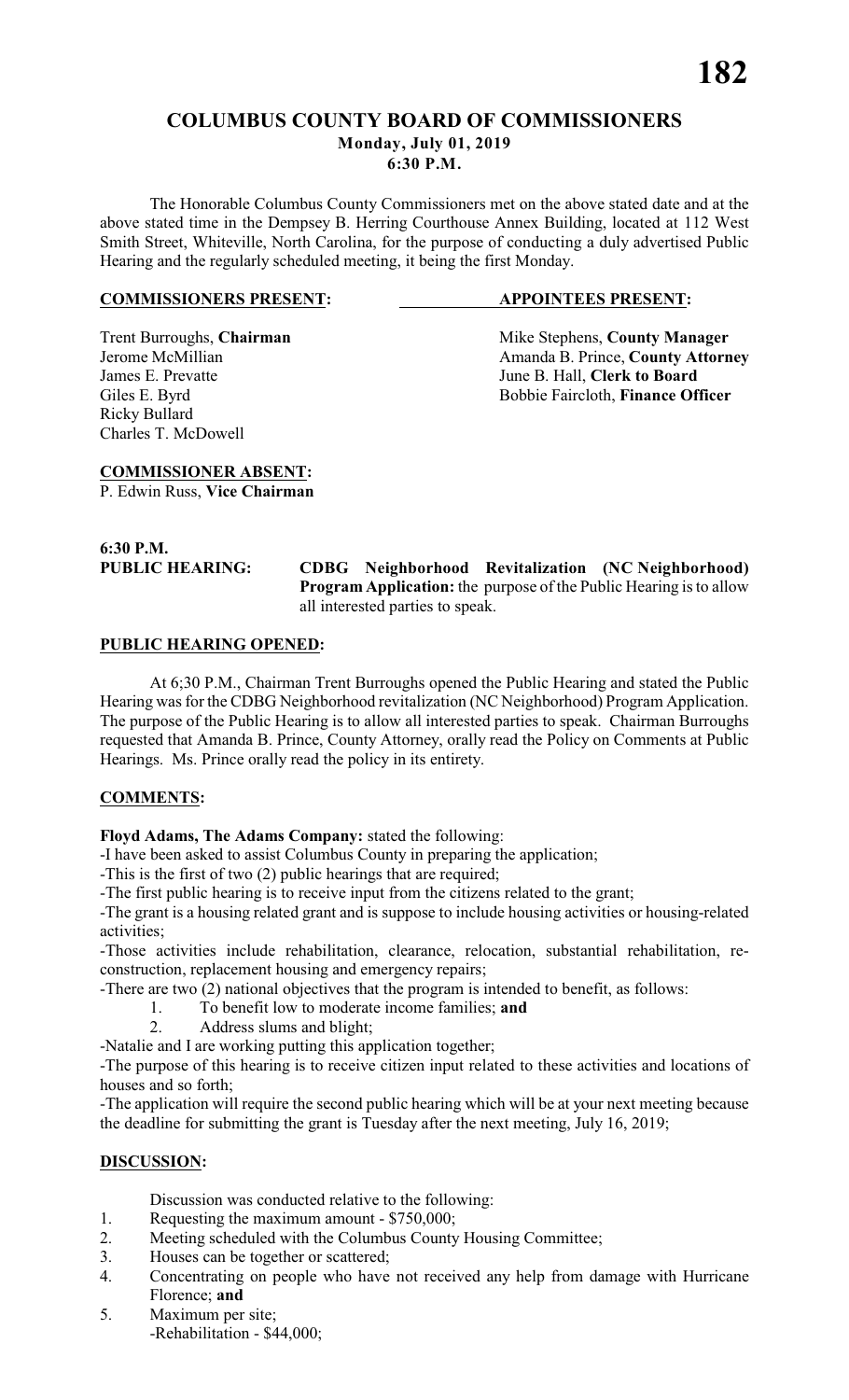- -Build new house no limit;
- -May exceed limit case by case;
- -Concentration on worst cases or establish limited cost;
- -Any liability for Columbus County;
- -Keeping money amount within their ability to handle costs within the future; **and**
- -Length of time required for owner to occupy the house.

# **PUBLIC HEARING CLOSED:**

At 6:44 P.M., Commissioner Bullard made a motion to close the Public Hearing, seconded by Commissioner Byrd. The motion passed unanimously.

# **6:44 P.M. REGULAR SESSION:**

#### **Agenda Items #1, #2 and #3: MEETING CALLED to ORDER, INVOCATION and PLEDGE of ALLEGIANCE:**

At 6:44 P.M., Chairman Trent Burroughs called the July 01, 2019 Columbus County Board of Commissioners Regular Session Meeting to order. The invocation was delivered by Commissioner James E. Prevatte. Everyone in attendance stood and pledged Allegiance to the Flag of the United States of America which was led by Commissioner Jerome McMillian.

# **Agenda Item #4: BOARD MINUTES APPROVAL:**

Commissioner Prevatte made a motion to approve the June 10, 2019 Budget Workshop Number 2, as recorded, and the June 17, 2019 Regular Session Board Meeting Minutes, as recorded, seconded by Commissioner Byrd. The motion unanimously passed.

# **Agenda Item #5: BOARD of ELECTIONS - DEPARTMENTAL UPDATE:**

Carla Strickland, Elections Director, delivered the following Departmental Update.

The Columbus County Board of Elections has been through a tumultuous year. Although there have been numerous hurdles facing the Columbus County Board of Elections, we have continued to strive to serve our voters and candidates with professionalism and expediency. We will continue to pursue excellence in all facets of the Elections processes there by insuring efficient, fair and open elections.

In 2020, North Carolina will be required to have voters to show a photo identification (photo ID) when they present to vote.

# History:

In 2013, the North Carolina State Legislature passed a statute to require that voters present a photo ID to vote beginning in 2016. The Voter ID requirement was implemented during the 2016 Primary Election. However, the United States Court of Appeals for the 4th Circuit struck down the state's photo ID requirement on July 29, 2016.

In 2016, a ballot measure to amend the North Carolina Constitution was presented by the State Legislature to require voters to present a photo ID to vote in person. The ballot title was as follows: [ ] For

[ ] Against

Constitutional amendment to require voters to provide photo identification before voting in person.

The statewide results were as follows:

North Carolina Voter ID Amendment:

| <b>Result</b> | <b>Votes</b> | Percentage |  |  |
|---------------|--------------|------------|--|--|
| Yes           | 2,049,121    | 55.49%     |  |  |
| No            | 1,643,983    | -44.       |  |  |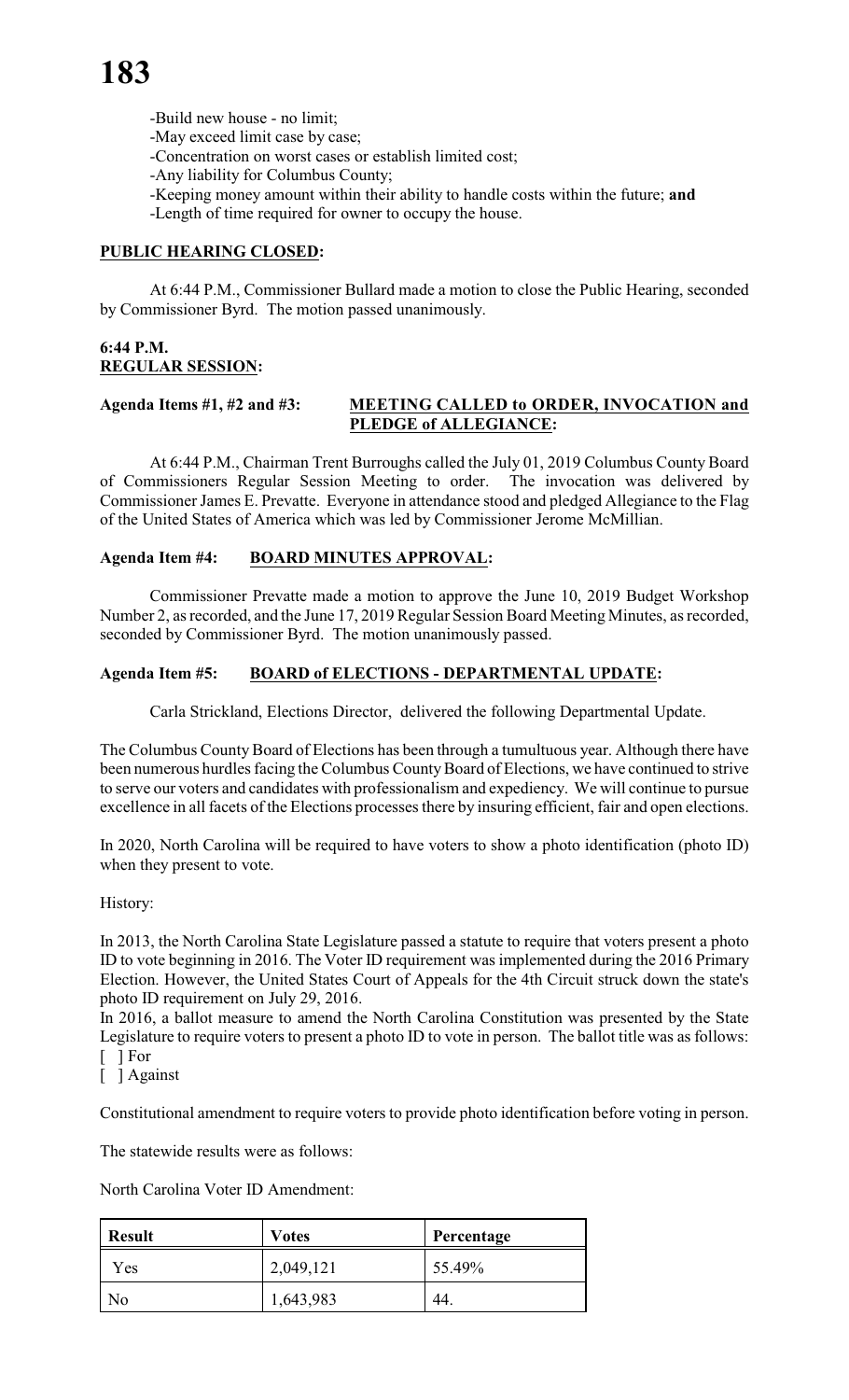Voter ID equipment has already been set up in the Columbus County Board of Elections office for those who will need a Voter ID for voting purposes. Voter ID will be required in 2020.

The Columbus County Board of Elections will be hosting two public Voter ID Symposiums Thursday, August 29, 2019 at 1:00 p.m. and 6:00 p.m.

 On October 10, 2018, a representative from Department of Homeland Security came to inspect our offices and to interview the Director. He found that there is an array of security issues surrounding the Columbus County Board of Elections presently that need to be addressed. Shared security codes between HUD, contracted maintenance and Board of Elections

Employees in order to enter and secure the building upon leaving.

- Duplicate Keys to doors/ singular keys to duplicate doors given to both HUD and Board of Elections Employees.
- Security lighting and cameras are needed
- A temporary partition in place to divide HUD and the Board of Elections offices was found unacceptable.
- Server cabinet set-up to be shared by both departments(has since been changed)
- Telephone systems need to be separate

Please note it was clearly reported that the facility in use at this time is a temporary setting.

The abovementioned, are only a few areas of concern in our office. With the many changes affecting the Elections processes come changes in technology and security there is a greater challenge for all employees to be trained on the implementation of the same. There are now 28 different computer applications utilized in the Board of Elections office. The Director and staff are required to be proficient in these applications, in how the Federal and State laws are to be addressed with each, and where each application is best utilized.

| <b>YEAR</b> | <b>TOTAL</b><br><b>VOTER</b><br>S | <b>DEM</b><br><b>VOTERS</b> | $\frac{0}{0}$ | <b>REP</b><br><b>VOTERS</b> | $\frac{0}{0}$ | <b>UNA</b><br><b>VOTERS</b> | $\frac{0}{0}$ | LIB<br><b>VOTERS</b> |
|-------------|-----------------------------------|-----------------------------|---------------|-----------------------------|---------------|-----------------------------|---------------|----------------------|
| 2010        | 36,842                            | 25,016                      | 68            | 5,770                       | 16            | 6,036                       | 17            | 20                   |
| 2012        | 36,472                            | 24,209                      | 67            | 5,879                       | 17            | 6,353                       | 18            | 33                   |
| 2014        | 37,216                            | 23,418                      | 63            | 6,235                       | 17            | 7,514                       | 21            | 49                   |
| 2016        | 29,108                            | 15,729                      | 54            | 6,062                       | 21            | 7,276                       | 25            | 41                   |
| 2018        | 32,716                            | 16,968                      | 51            | 6,994                       | 21            | 9,698                       | 26            | 56                   |

Statistically, the registration environment has also shown gradual changes.

We are also seeing changes in the demographics of political affiliation as well.

Voter turnout fluctuates depending on the type of Election and if there are heated races (usually on a Countywide race).

| <b>Election Date</b>    | <b>Voter Turnout</b> |
|-------------------------|----------------------|
| 05-06-2014 Primary      | 9,425                |
| 11-04-2014 General      | 15,259               |
| 03/15-2016 Primary      | 10,522               |
| 11-08-2016 Presidential | 23,807               |
| 05-08-2018 Primary      | 6,274                |
| 11-06-2018 General      | 19,001               |

Presently the Columbus County Board of Elections is preparing for the November 5, 2019 Municipal Elections. Candidate filing for the Following towns and seats begins on July 5, 2019 at 12:00 noon and ends on July 19, 2019 at 12:00 noon.

| <b>Seats up for Election</b> | Number of    |
|------------------------------|--------------|
|                              | <b>Seats</b> |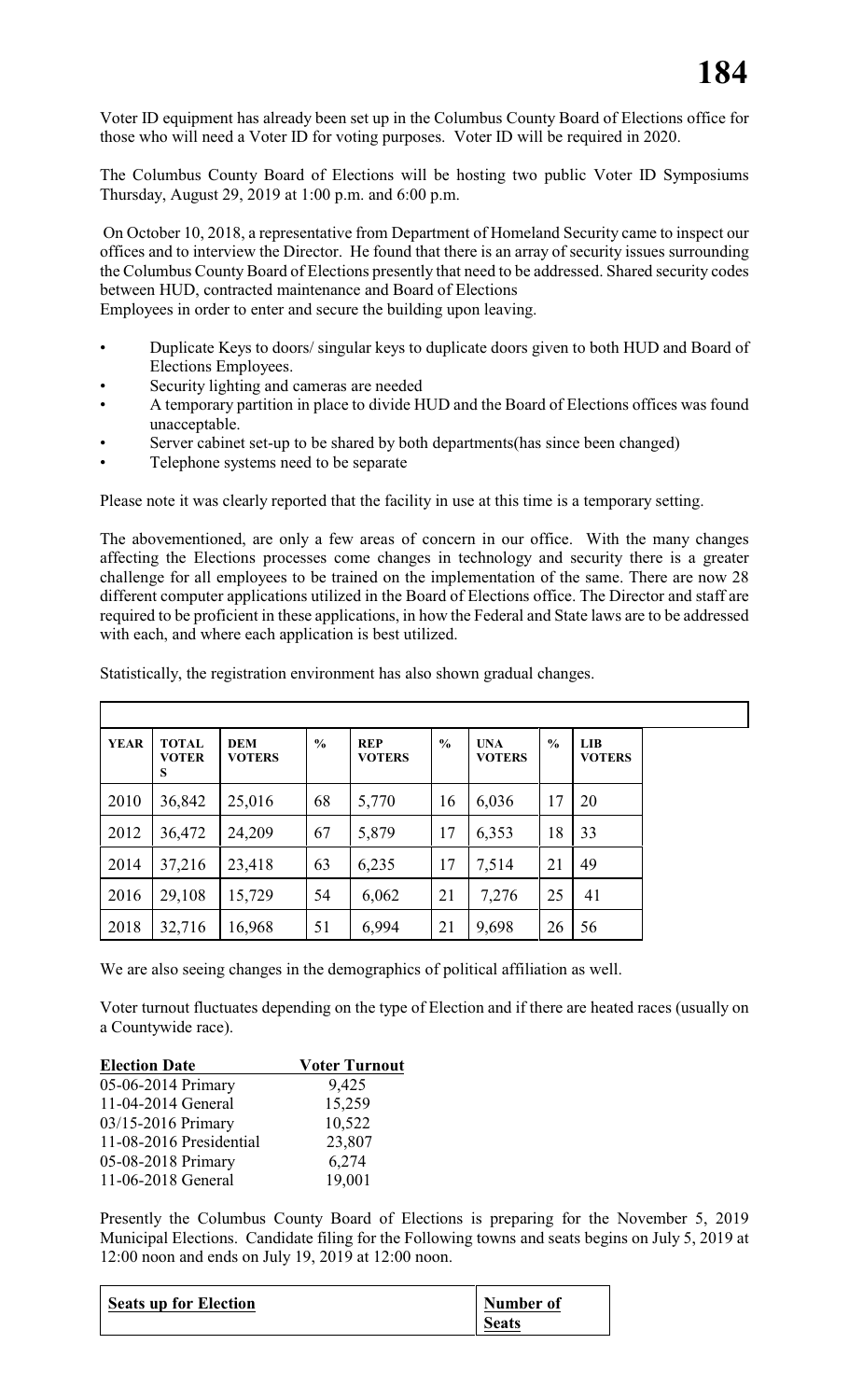| TOWN OF BOLTON MAYOR                                        | 1              |
|-------------------------------------------------------------|----------------|
| TOWN OF BOLTON TOWN ALDERMAN                                | 3              |
| <b>TOWN OF BRUNSWICK TOWN</b><br><b>COMMISSIONER</b>        | $\overline{2}$ |
| TOWN OF CERRO GORDO MAYOR                                   | 1              |
| TOWN OF CERRO GORDO TOWN COUNCIL                            | $\overline{2}$ |
| TOWN OF CHADBOURN MAYOR                                     | 1              |
| TOWN OF CHADBOURN TOWN COUNCIL                              | 3              |
| TOWN OF FAIR BLUFF TOWN COMMISSIONER                        | $\overline{2}$ |
| TOWN OF LAKE WACCAMAW TOWN<br><b>COMMISSIONER EAST WARD</b> | 1              |
| TOWN OF LAKE WACCAMAW TOWN<br><b>COMMISSIONER WEST WARD</b> | 1              |
| TOWN OF SANDYFIELD MAYOR                                    | 1              |
| TOWN OF SANDYFIELD TOWN COUNCIL                             | 3              |
| TOWN OF TABOR CITY MAYOR                                    | 1              |
| TOWN OF TABOR CITY TOWN COUNCIL                             | $\overline{2}$ |
| <b>CITY OF WHITEVILLE MAYOR</b>                             | 1              |
| CITY OF WHITEVILLE CITY COUNCIL<br><b>DISTRICT 01</b>       | $\overline{2}$ |
| CITY OF WHITEVILLE CITY COUNCIL<br><b>DISTRICT 02</b>       | 1              |

In closing, although the Columbus County Board of Elections office is surrounded by the constant of politics, it is the responsibility of the Board of Elections staff to remain politically unbiased. Our focus is and always will be on the Electoral processes only. It is this Director's priority to maintain the same in the Board of Elections office throughout day-to-day operations and during each election cycle.

# **Agenda Item #6: ECONOMIC DEVELOPMENT- FORMAL APPROVAL to MOVE FORWARD with GRANT APPLICATION to the UNITED STATES ECONOMIC DEVELOPMENT AGENCY:**

Gary Lanier, Economic Development Director, requested the Board to approve the grant submission to EDA for a water line extension and two (2) additional wells to serve the International Logistics Park of North Carolina.

Doctor Lanier stated the following:

- 1. This is a grant submission to the United States Economic Development Agency;
- 2. This is for water line extension and two (2) new wells, and locating an empty conduit for future internet fiber;
- 3. ATMC is very interested;
- 4. This is an 80/20 grant, and the County match will be approximately \$800,000;
- 5. The water lines will run west of Livingston Creek toward Bolton; **and**
- 6. The County match will come from the water district funds.

# **MOTION #1:**

After discussion was conducted relative to the source of the County match, Commissioner Bullard made a motion to request the North Carolina and South Carolina Legislation to aide in finding the funds for the 20% County match, seconded by Commissioner McMillian. The motion unanimously passed.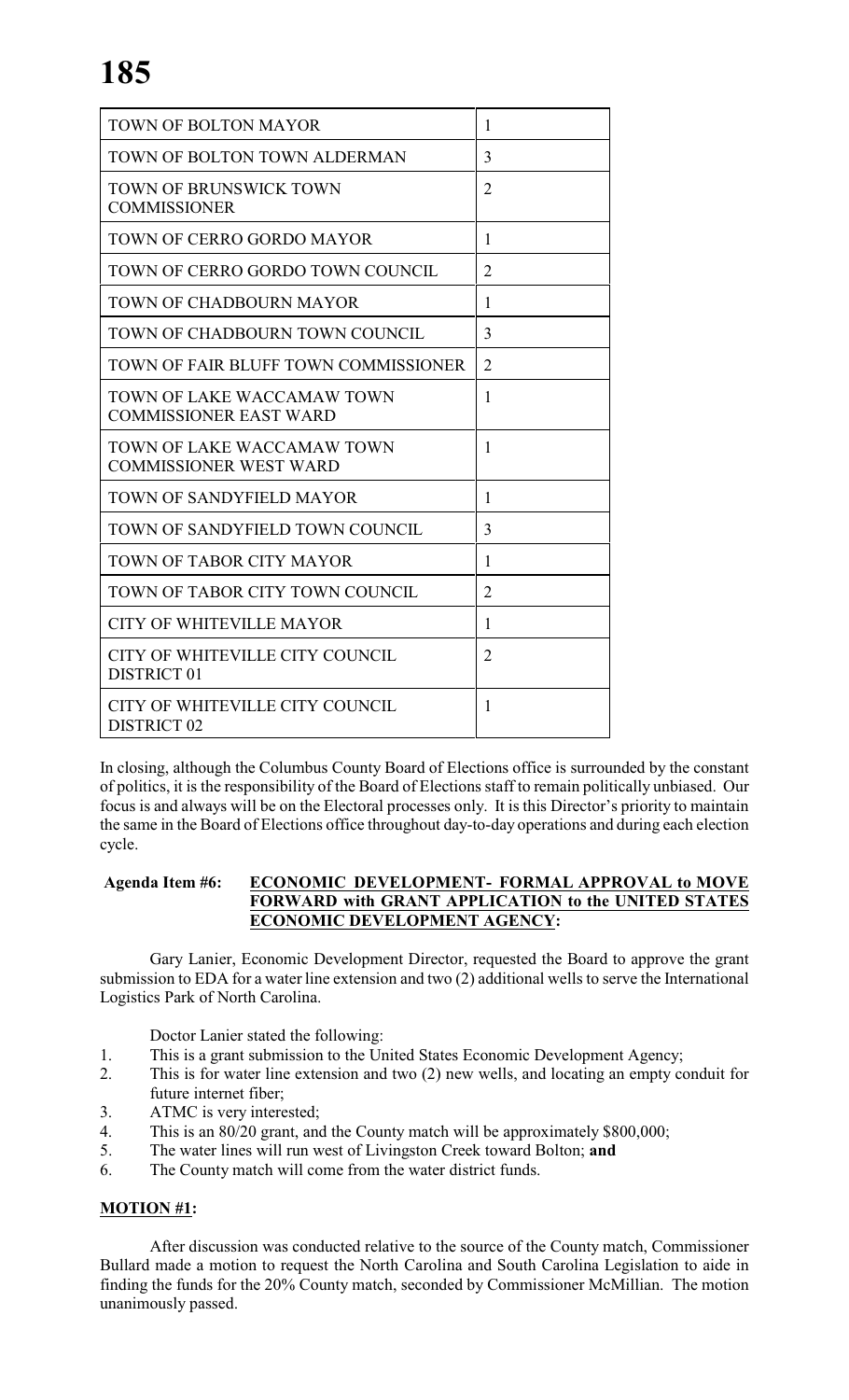# **MOTION #2:**

Commissioner McDowell made a motion to approve moving forward with a grant application to the United States Economic Development Agency for a water line extension and two (2) additional wells to serve the International Logistics Park of North Carolina, seconded by Commissioner Bullard. The motion unanimously passed.

#### **Agenda Item #7: ECONOMIC DEVELOPMENT - GRANT APPLICATION to EDA for INCUBATOR FACILITY in BOLTON:**

Gary Lanier, Economic Development Director, requested formal approval for EDC to move forward with a grant application to the United States Economic Development Agency.

Dr. Lanier stated the following:

- 1. The Town of Bolton needs an incubator;
- 2. The Town of Bolton will provide the land needed and it will need to be deeded to the County, and it is a 2-3 acres of land that this project will go on, located on Blacksmith Road, about a mile from Highway 74/76;
- 3. The cost of the incubator will be approximately \$1.3 million;
- 4. The local impact on the community will be approximately \$11.1 million;
- 5. The land cannot go toward the local match; **and**
- 6. We will need to finance this or use the Article 44 Tax amount.

Commissioner Byrd made a motion to approve Economic Development to move forward with a grant application to the United States Economic Development Agency for an incubator facility in Bolton, seconded by Commissioner McDowell. The motion unanimously passed.

#### **Agenda Item #8: ECONOMIC DEVELOPMENT - RESOLUTION of SUPPORT LETTER for BUILDING REUSE GRANT for CAROLINA BOTANICALS and ESTABLISHMENT of PUBLIC HEARING:**

Gary Lanier, Economic Development Director, requested Board approval of a Resolution of Support Letter for a Building Reuse Grant and establishment of public hearing date.

Doctor Lanier stated the following:

- 1. The Carolina Botanicals is looking at the former W.F. Cox Building which is in bad shape;
- 2. They feel like they can make it and needs help to do so;
- 3. They are asking for a five (5%) percent local match; **and**
- 4. This money will be a rebate over the years on local taxes.

Commissioner McDowell made a motion to approve the Resolution of Support Letter for the Building Reuse Grant for Carolina Botanicals, and the establishment of August 05, 2019, at 6:30 P.M. for a Public Hearing, seconded by Commissioner Byrd. The motion unanimously passed.

# **Agenda Item #9: EMERGENCY SERVICES - PART-TIME FIRE INSPECTOR:**

Kay Worley, Emergency Services Director, requested a part-time Fire Inspector. Ms. Worley stated the following.

- 1. We are requesting some additional fire inspection assistance in the Fire Marshall's Office;
- 2. At this time, we have two (2) employees that are doing fire inspections;
- 3. We have to do inspections for the entire County new construction, existing businesses, group homes and foster homes, schools (2 times a year), all business, and churches;
- 4. This does not include plan reviews that the Fire Marshal is responsible for;
- 5. The fire Marshall is on call 24 hours a day; **and**
- 6. We are asking for a full-time person, but will gladly accept a part-time employee.

Commissioner Prevatte made a motion to approve a part-time Fire inspector. No second was received, and the motion died.

After lengthy discussion, it was the consensus of the board to provide the requested information at the July 15, 2019 Board Meeting.

# **RADIO COMMUNICATIONS INFORMATION:**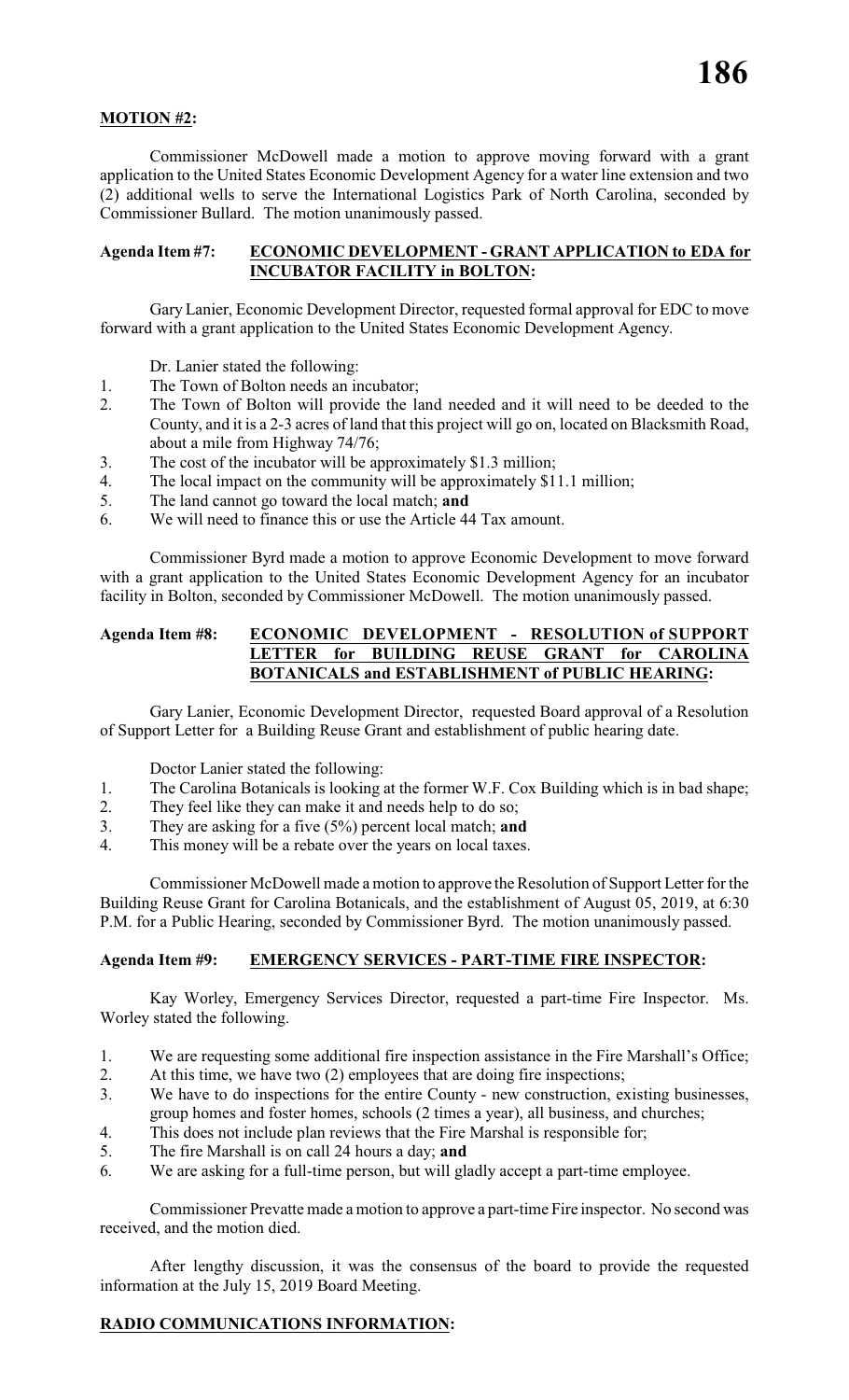Kay Worley, Emergency Services Director, presented the following update.

- 1. The Radio Communications Committee met with the VIPER Network with the Highway Patrol;
- 2. They brought their team down and we met for several hours;
- 3. They gave us a broad overview of the current VIPER system;
- 4. Currently, there are three (3) tower sites in the county;
- 5. We have one (1) at Delco, one (1) at Chadbourn and one (1) at Nakina;
- 6. They provided us with VIPER coverage maps;
- 7. The maps covered about ninety-five (95%) percent of front-road coverage, not in buildings;
- 8. The maps provided to us did not cover any in-building coverage;
- 9. There are areas in the County that may not have good VIPER coverage;
- 10. These areas are the same ones we now have limited and sketchy coverage;
- 11. In buildings may still be an issue, because of the metal material;
- 12. There is no radio system that is one hundred (100%) percent coverage;
- 13. If we go with the VIPER system, the areas we are having trouble with now may still be the same with the VIPER system;
- 14. If we go with the State VIPER System, they are responsible for the tower sites;
- 15. We will not be responsible for the equipment on the tower sites any longer;
- 16. I am currently maintaining the FCC licensing for the communications system we have now, and I will no longer have to worry about that licensing anymore;
- 17. The State maintains the FCC licensing for the State VIPER Network;
- 18. As far as the County, we will be responsible for maintaining the equipment at the 911 Center, maintaining a fiber connection between the 911 Center and the Highway Patrol Farm Bureau Tower Site;
- 19. That allows the data to connect and make sure the information is transferred from this County and their county;
- 20. The things we need to look at if the County decides to covert to this system is as follows:
	- A. The 911 Center has to be replaced;
		- B. The equipment in the console has to be replaced;
		- C. We will need connectivity to the VIPER tower site, and it is recommended that we have two (2) fiber links in case of damage;
		- D. I have talked to one (1) vendor about the cost of replacing the console, and Spectrum;
		- E. I have talked to Highway Patrol and they are recommending NCNC;
		- F. I have talked to NCNC to see what the cost would be to get those fiber lines put in, and I am waiting for the prices from them;
		- G. We would have to design templates, and templates are the channels that are in the radios that the fire and rescue and law enforcement talk on;
		- H. State Highway Patrol will only allow so many talk groups, and if we exceed that number of talk groups, there may be additional expense for that;
		- I. One of the biggest expense would be the actual field unit radios, and these are the radios for the EMS, Fire and Law Enforcement agencies;
		- J. They would need radios for their vehicles, portable radios, so this, to me, would be the biggest expense we will encounter;
		- K. I have contacted the departments as to see the number they would need;
		- L. The radios needed could range mobile in a vehicle \$1,200.00 to \$4,000.00, portable radios could range from \$2,500.00 to \$4,000.00;
		- M. Paging is a different animal, and it is a system all to itself;
		- N. We are addressing paging; **and**
		- O. It will take about sixty (60) days to get a price, and if you convert, it will take one (1) year to install.

# **Agenda Item #10: FINANCE - FUND BALANCE POLICY:**

Bobbie Faircloth, Finance Director, requested Board approval on the second reading. (The first reading was done at the June 17, 2019 Meeting.)

After in-depth discussion was conducted, it was the general consensus of the Board for Bobbie Faircloth, Finance Director, to bring a schedule starting at fifteen (15%) percent, twenty (20%) percent, and twenty-five (25%) percent at the next meeting.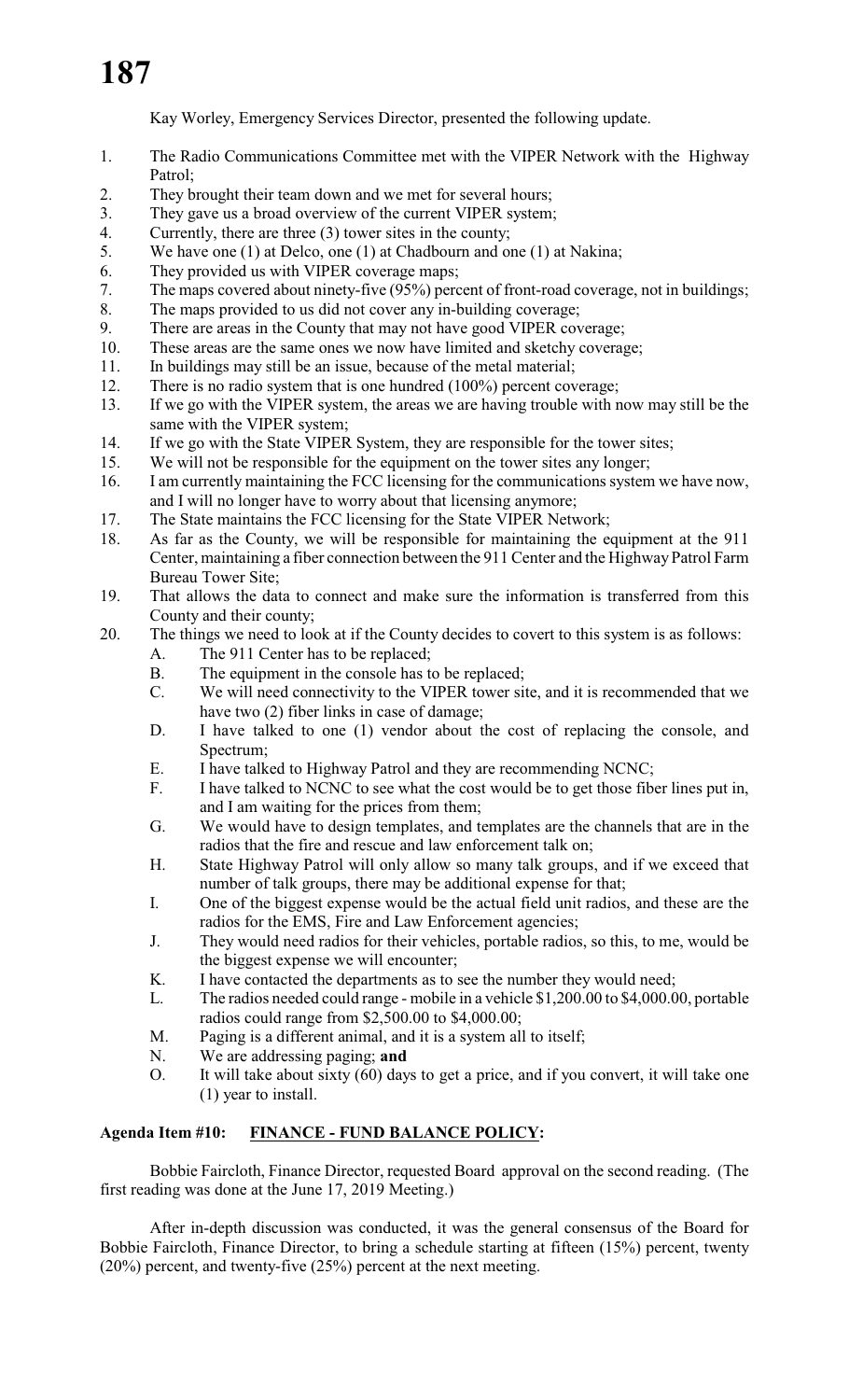#### **Agenda Item #11: GOVERNING BODY - DESIGNATION of VOTING DELEGATE to NCACC ANNUAL CONFERENCE:**

Michael Stephens, County Manager, requested the Board to appoint the voting delegate for the NCACC Annual Conference.

Commissioner McDowell made a motion to appoint Trent Burroughs, Chairman, as the voting delegate to the NCACC Annual Conference, seconded by Commissioner Byrd. The motion unanimously passed.

#### **Agenda Item #12: APPOINTMENTS/REAPPOINTMENTS/REPLACEMENTS to COMMITTEES AND BOARDS:**

June B. Hall, Clerk to the Board, requested appointments/reappointments/replacements to the following committees and boards..

#### *Page: 17*

| <b>COMMITTEE</b>                                                                                        | ZONE/<br>EB               | PERSON(S)                                                                                      | <b>EXPIR.</b><br><b>DATE</b> | <b>BOARD</b><br><b>ACTION</b>                            |
|---------------------------------------------------------------------------------------------------------|---------------------------|------------------------------------------------------------------------------------------------|------------------------------|----------------------------------------------------------|
| <b>Animal Control Advisory</b><br>Council                                                               | T<br>III                  | Vacant<br>Vacant                                                                               |                              | <b>HOLD</b><br><b>HOLD</b>                               |
| <b>Economic Development</b><br><b>Commission Board of Directors</b>                                     | VI                        | <b>Brendon H. Jones</b>                                                                        | 06/30/2019                   | RE-<br><b>APPOINT</b>                                    |
| <b>Home and Community Care</b><br><b>Block Grant for Aging Services</b><br><b>Advisory Council</b>      | $\mathbf{I}$<br>III<br>IV | <b>Sue Bell</b><br><b>Betty Williamson</b><br>(Deceased)<br><b>Richard Wilson</b><br>Dan Watts | 06-30-2019<br>,,<br>, 2      | <b>HOLD</b><br><b>HOLD</b><br><b>HOLD</b><br><b>HOLD</b> |
| <b>Housing Advisory Committee</b>                                                                       | VII                       | <b>James Register</b>                                                                          | 06/30/2019                   | <b>Re-Appoint</b>                                        |
| <b>Industrial Facilities Pollution</b><br><b>Control Financing Authority</b><br>M= Bullard S= McMillian | <b>EB</b>                 | Carl Meares, Jr.                                                                               | 06/30/2018                   | <b>Cathy Ashley</b>                                      |
| <b>Tabor City Zoning Board of</b><br><b>Adjustment</b><br><b>M= Prevatte S= McDowell</b>                | <b>EB</b>                 | <b>Kenny Stanley</b>                                                                           | <b>April, 2019</b>           | <b>Re-Appoint</b>                                        |
| <b>Whiteville Planning Board/Board</b><br>of Adjustment                                                 | EB                        | <b>Robert White</b>                                                                            | 09-08-2018                   | <b>HOLD</b>                                              |

#### **RECESS REGULAR SESSION and enter into COMBINATION MEETING of COLUMBUS COUNTY WATER and SEWER DISTRICTS I, II, III, IV and V BOARD MEETING:**

At 8:19 P.M., Commissioner Byrd made a motion to recess Regular Session and enter into a **combination meeting** of Columbus County Water and Sewer Districts I, II, III, IV and V Board Meeting, seconded by Commissioner Prevatte. The motion unanimously passed.

# **Agenda Item #13: COLUMBUS COUNTY WATER and SEWER DISTRICTS I, II, III, IV and V - APPROVAL of BOARD MEETING MINUTES:**

June 17, 2019 **Combination Meeting** of Columbus County Water and Sewer Districts I, II, III, IV and V Board Meeting **(5 sets)**

This information will be recorded in Minute Book Number 2 for each Water District, respectively.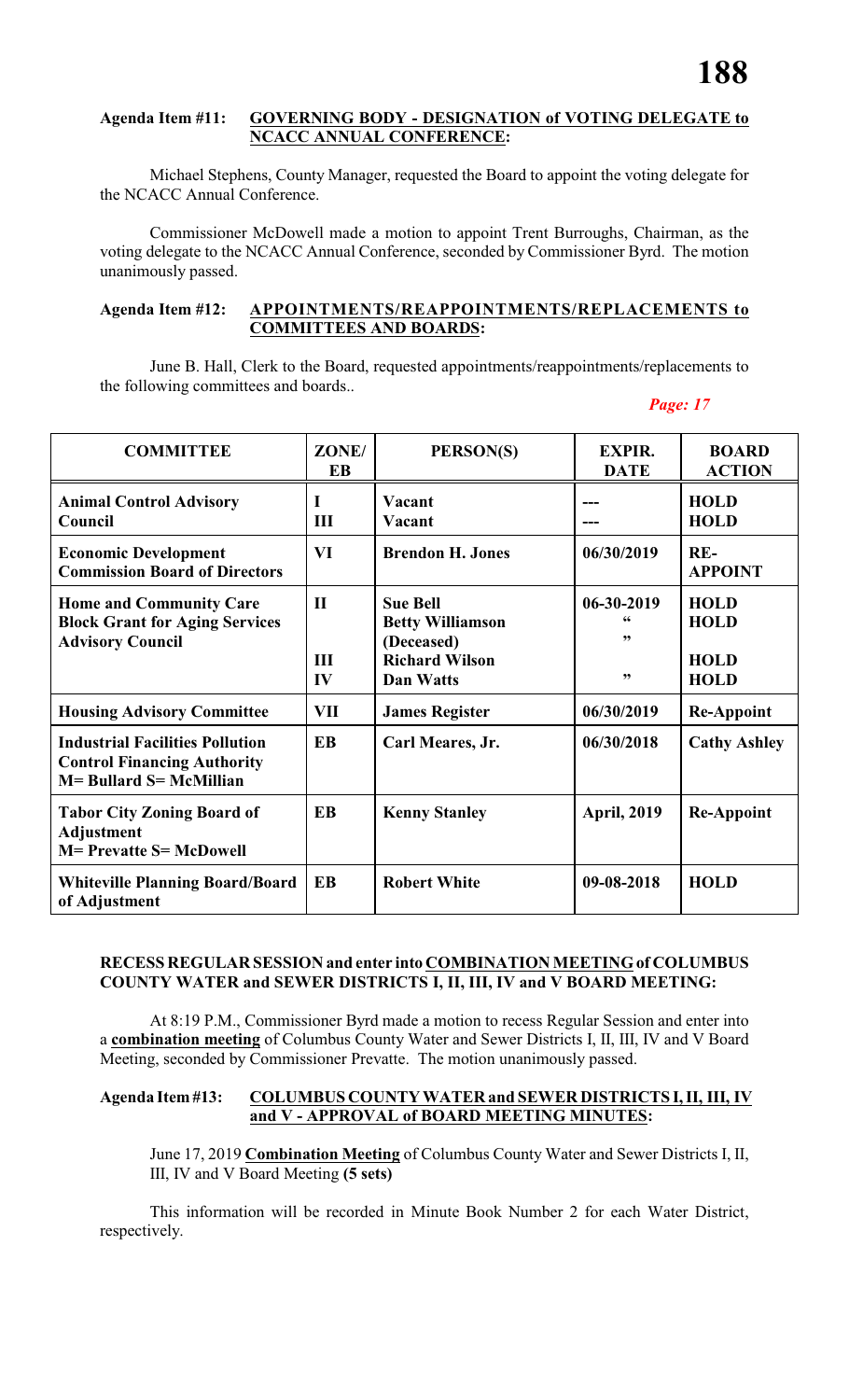#### **Agenda Item #14: COLUMBUS COUNTY WATER and SEWER DISTRICT IV - RESULTS/RECOMMENDATIONS of the RIEGELWOOD SANITARY DISTRICT FEASIBILITY STUDY:**

Harold Nobles, Public Utilities Director, requested a workshop to be scheduled on July 15, 2019, at 6:00 P.M., to discuss the results/recommendations by Engineer Leo Green of the Riegelwood Sanitary District Feasibility Study.

This information will be recorded in Minute Book Number 2 for Columbus County Water and Sewer District IV.

# **ADJOURN COMBINATION MEETING of COLUMBUS COUNTY WATER and SEWER DISTRICTS I, II, III, IV and V BOARD MEETING and resume REGULAR SESSION:**

At 8:20 P.M., Commissioner Bullard made a motion to adjourn the **combination meeting** of Columbus County Water and Sewer Districts I, II, III, IV and V Board Meeting, seconded by Commissioner Prevatte. The motion unanimously passed.

#### **Agenda Item #15: CONSENT AGENDA ITEM:**

Commissioner Byrd made a motion to approve the following Tax Releases and Refunds, seconded by Commissioner McDowell. The motion unanimously passed.

#### **Tax Releases and Refunds.**

| Property Value                                                                                                       |       |           |                        |          | Amount:   |              | \$97.80    |
|----------------------------------------------------------------------------------------------------------------------|-------|-----------|------------------------|----------|-----------|--------------|------------|
| Buck, Harry Wayne                                                                                                    |       |           | PROPERTY: 00000        |          | Total:    |              | \$546.25   |
| Value: \$5,870.00                                                                                                    | Year: | $13 - 14$ | Account:               | 07-02347 | Bill#:    | 99999        |            |
| Release value. Double billed on Act#7-00891. Release Columbus Rescue(2.43) release                                   |       |           |                        |          |           |              |            |
| late $list(10.02)$                                                                                                   |       |           |                        |          | Amount:   |              | \$270.39   |
| <b>Property Value</b><br>Cutler, Lottie(Heirs)                                                                       |       |           | PROPERTY: 95148        |          | Total:    |              | \$278.43   |
| Value: \$6,700.00                                                                                                    | Year: | $12 - 17$ | Account:               | 01-18940 | $Bill#$ : | 99999        |            |
| Release value. Sold at tax sale. Release Whiteville Rescue(8.04)                                                     |       |           |                        |          |           |              |            |
| <b>Property Value</b>                                                                                                |       |           |                        |          | Amount:   |              | \$177.10   |
| Everett, Margaret H                                                                                                  |       |           | PROPERTY: 82680        |          | Total:    |              | \$425.90   |
| Value: \$11,000.00                                                                                                   | Year: | $17 - 18$ | Account:               | 01-25359 | Bill#:    | 99999        |            |
| Release value. Release Brunswick Fire(15.40) release Whiteville Rescue(4.40)                                         |       |           |                        |          |           |              |            |
| Property Value                                                                                                       |       |           |                        |          | Amount:   |              | \$801.78   |
| Hair Alice Willoughby                                                                                                |       |           | PROPERTY: 92248        |          | Total:    |              | \$1,304.38 |
| Value: \$49,800.00                                                                                                   | Year: | $17 - 18$ | Account:               | 12-01148 | Bill#:    | 99999        |            |
| Release value. Rebilled to Larry Willoughby Release Evergreen Fire(79.68) release                                    |       |           |                        |          |           |              |            |
| Columbus Rescue(19.92)                                                                                               |       |           |                        |          |           |              |            |
| Property Value                                                                                                       |       |           |                        |          | Amount:   |              | \$169.52   |
| Long, Tommy                                                                                                          |       |           | PROPERTY: 83577        |          | Total:    |              | \$1,056.32 |
| Value: \$5,200.00                                                                                                    | Year: | $09-12$   | Account:               | 03-04248 | $Bill#$ : | 99999        |            |
| Release value. Unliveable should have been deleted. Release Old Dock Fire(16.64) release<br>Columbus Rescue $(4.16)$ |       |           |                        |          |           |              |            |
| Refunds                                                                                                              |       |           |                        |          | Amount:   |              | \$0.00     |
| Little Ann M.                                                                                                        |       |           | PROPERTY: 98514        |          | Total:    |              | \$400.00   |
| Value: \$0.00                                                                                                        | Year: | 2018      | Account:               | 16-05817 | $Bill#$ : | 17830        |            |
| Refund 2 user fees. Double billed.                                                                                   |       |           |                        |          |           |              |            |
| User Fee                                                                                                             |       |           |                        |          | Amount:   |              | \$0.00     |
| Anderson, Harry Mitchell Sr                                                                                          |       |           | <b>PROPERTY: 17366</b> |          | Total:    |              | \$113.00   |
| Value: \$0.00                                                                                                        | Year: | 2018      | Account:               | 10-00400 | $Bill#$ : | 91377        |            |
| Release user fee. Vacant                                                                                             |       |           |                        |          |           |              |            |
| User Fee                                                                                                             |       |           |                        |          | Amount:   |              | \$0.00     |
| Baldwin, Stacie L ETAL                                                                                               |       |           | <b>PROPERTY: 84069</b> |          | Total:    |              | \$200.00   |
| Value: \$0.00                                                                                                        | Year: | 2018      | Account:               | 06-03403 |           | Bill#: 92144 |            |
| Release user fee. Double listed.                                                                                     |       |           |                        |          |           |              |            |
| User Fee                                                                                                             |       |           |                        |          | Amount:   |              | \$0.00     |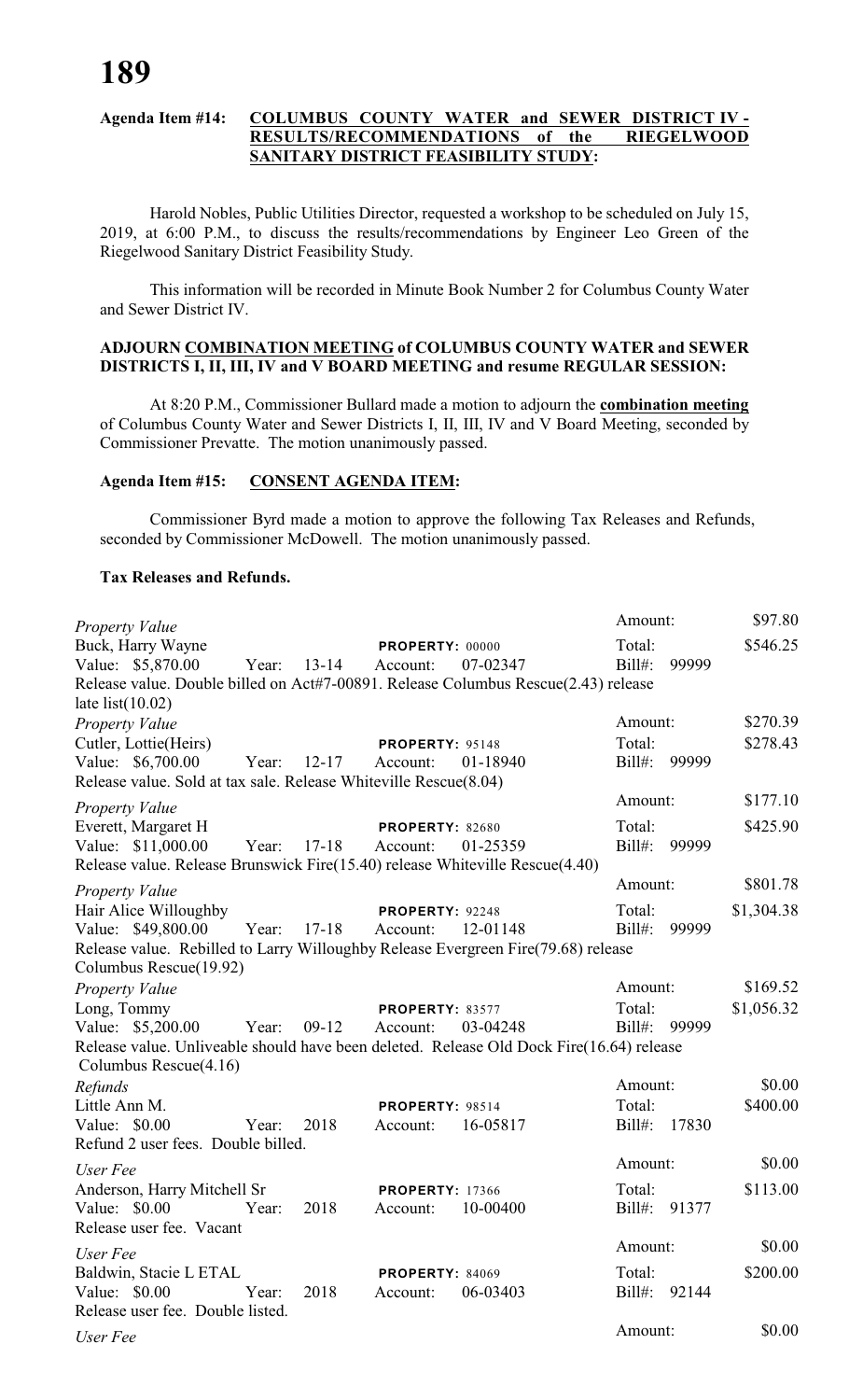# **190**

| Carteret Benjamin Shane<br>Value: \$0.00                       | Year: | 2018 | <b>PROPERTY: 96299</b><br>Account: | 08-05514  | Total:<br>Bill#:       | 98270 | \$200.00 |
|----------------------------------------------------------------|-------|------|------------------------------------|-----------|------------------------|-------|----------|
| Release user fee. Double listed.<br>User Fee                   |       |      |                                    |           | Amount:                |       | \$0.00   |
| Chappell, Frances                                              |       |      | <b>PROPERTY: 87992</b>             |           | Total:                 |       | \$200.00 |
| Value: \$0.00<br>Release user fee. Dbilled.                    | Year: | 2018 | Account:                           | 09-00464  | Bill#: 98769           |       |          |
| User Fee                                                       |       |      |                                    |           | Amount:                |       | \$0.00   |
| Gore, Arneil Heirs & Patricia Heirs                            |       |      | PROPERTY: 6982                     |           | Total:                 |       | \$200.00 |
| Value: \$0.00<br>Release user fee. Double listed.              | Year: | 2018 | Account:                           | 03-08820  | $Bill#$ :              | 7726  |          |
| User Fee                                                       |       |      |                                    |           | Amount:                |       | \$0.00   |
| Hamer, Dolroe Jr & Jacqueline                                  |       |      | PROPERTY: 25682                    |           | Total:                 |       | \$200.00 |
| Value: \$0.00<br>Release user fee. Dbilled.                    | Year: | 2018 | Account:                           | 13-01712  | Bill#: 9810            |       |          |
| User Fee                                                       |       |      |                                    |           | Amount:                |       | \$0.00   |
| Hoglund, Nancy Katherine Wilson                                |       |      | PROPERTY: 20477                    |           | Total:                 |       | \$200.00 |
| Value: \$0.00<br>Year:<br>Release user fee. Vacant             |       | 2018 | Account:                           | 11-02911  | $Bill#$ :              | 12633 |          |
| User Fee                                                       |       |      |                                    |           | Amount:                |       | \$0.00   |
| Modern Developers Inc.                                         |       |      | <b>PROPERTY: 25033</b>             |           | Total:                 |       | \$226.00 |
| Value: \$0.00<br>Release user fee. Property#25033,25039 Vacant | Year: | 2018 | Account:                           | 13-27960  | Bill#:                 | 99999 |          |
| User Fee                                                       |       |      |                                    |           | Amount:                |       | \$0.00   |
| Newell, Maxine Z                                               |       |      | PROPERTY: 3761                     |           | Total:                 |       | \$113.00 |
| Value: \$0.00<br>Release user fee. Vacant                      | Year: | 2018 | Account:                           | 01-65280  | Bill#:                 | 23662 |          |
| User Fee                                                       |       |      |                                    |           | Amount:                |       | \$0.00   |
| Newell, Maxine Z                                               |       |      | PROPERTY: 3761                     |           | Total:                 |       | \$113.00 |
| Value: \$0.00<br>Release user fee. Vacant                      | Year: | 2018 | Account:                           | 01-65280  | Bill#:                 | 23662 |          |
| User Fee                                                       |       |      |                                    |           | Amount:                |       | \$0.00   |
| Nobles, James Curtis & Shelby Heirs                            |       |      | <b>PROPERTY: 25169</b>             |           | Total:                 |       | \$200.00 |
| Value: \$0.00<br>Release user fee. Vacant                      | Year: | 2018 | Account:                           | 13-30040  | Bill#:                 | 23861 |          |
| User Fee                                                       |       |      |                                    |           | Amount:                |       | \$0.00   |
| Powers, Willie JR                                              |       |      | PROPERTY: 00000                    |           | Total:                 |       | \$113.00 |
| Value: \$0.00<br>Release user fee. House not complete.         | Year: | 2018 | Account:                           | 01-72601  | Bill#: 26597           |       |          |
| User Fee                                                       |       |      |                                    |           | Amount:                |       | \$0.00   |
| Stephens, Sheri Ward                                           |       |      | PROPERTY: 00000                    |           | Total:                 |       | \$200.00 |
| Value: \$0.00<br>Release user fee. Vacant.                     | Year: | 2018 | Account:                           | 03-05235  | Bill#: 34159           |       |          |
| User Fee                                                       |       |      |                                    |           | Amount:                |       | \$0.00   |
| Sutherland, Joseph A. Jr<br>Value: \$0.00                      | Year: | 2018 | <b>PROPERTY: 13233</b><br>Account: | 07-17862  | Total:<br>Bill#: 35327 |       | \$200.00 |
| Release user fee. Vacant.<br>User Fee                          |       |      |                                    |           | Amount:                |       | \$0.00   |
| Thompson, Donald                                               |       |      | <b>PROPERTY: 75191</b>             |           | Total:                 |       | \$400.00 |
| Value: \$0.00<br>Release user fee. Vacant                      | Year: | 2018 | Account:                           | 14-03053  | Bill#:                 | 36038 |          |
| User Fee                                                       |       |      |                                    |           | Amount:                |       | \$0.00   |
| Thompson, Donald                                               |       |      | PROPERTY: 25447                    |           | Total:                 |       | \$113.00 |
| Value: \$0.00<br>Release user fee. Vacant                      | Year: | 2018 | Account:                           | 13-03944  | Bill#: 36023           |       |          |
| User Fee                                                       |       |      |                                    |           | Amount:                |       | \$0.00   |
| Whaley, Glen Edward                                            |       |      | PROPERTY: 5378                     |           | Total:                 |       | \$200.00 |
| Value: \$0.00                                                  | Year: | 2018 | Account:                           | $02 -$    |                        |       |          |
| Release user fee. Double listed.                               |       |      |                                    | $Bill#$ : | 39848                  |       |          |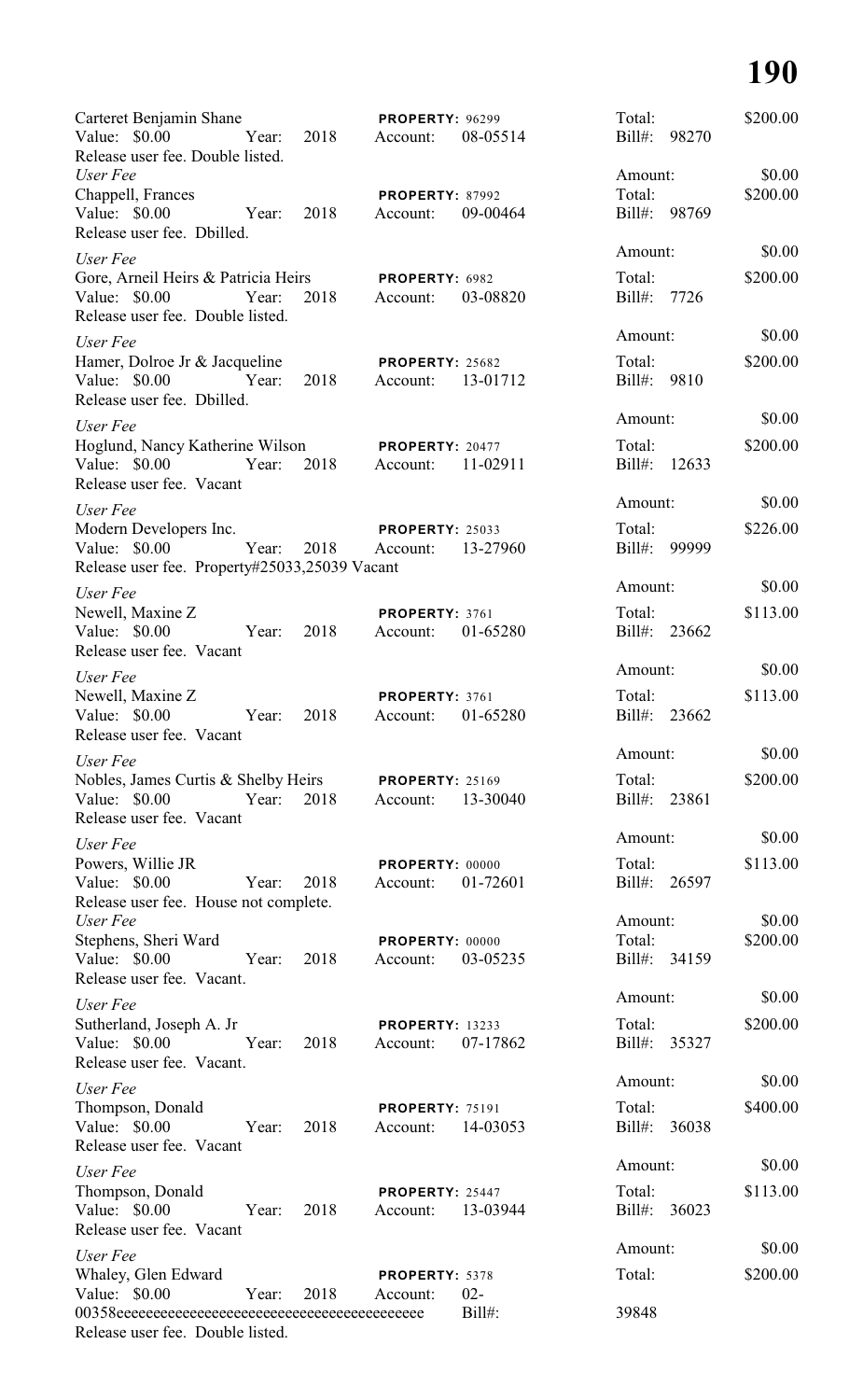# **Agenda Item #16: PUBLIC INPUT:**

Chairman Burroughs opened the floor for Public Input. No Public Input was received either orally or written.

# **Agenda Item #17: Comments:**

Chairman Burroughs opened the floor for comments. The following spoke.

# B. **Board of Commissioners:**

1. **Commissioner McDowell:** stated the following:

-Legislation has approved the State Budget with some much needed funds for Columbus County and I would like to publicly thank our representatives and senator; **and**

-I wish everyone a very safe and happy July 4<sup>th</sup>.

2. **Commissioner Bullard:** stated the following:

-Mission Serve has been working in Columbus County, and they have done twenty-four (24) jobs;

-We need to prepare a Proclamation of Appreciation to Dave Keller for getting this activity together; **and**

-They had approximately two hundred ninety-one (291) participants in this program.

# **MOTION:**

Commissioner Bullard made a motion to prepare a Proclamation of Appreciation or a Letter of Support for Dave Keller, seconded by Commissioner McDowell. The motion unanimously passed.

- 3. **Commissioner Prevatte:** I wish everyone a very happy July 4<sup>th</sup>, and please stay safe.
- 4. **Commissioner McMillian:** stated the following: -I would like for us tp get the water and sewer straight for our citizens; **and** -I wish everyone a very safe and happy July 4th.
- 5. **Commissioner Byrd:** stated the following: -There is sediment buildup at Lake Waccamaw so severe you cannot get through Big Creek into Lake Waccamaw, and we need help with this situation.

# **MOTION:**

Commissioner Byrd made a motion to proceed with contacting The Town of Lake Waccamaw and request their help in addressing the sediment issues, seconded by Commissioner McDowell. The motion unanimously passed.

> -On Robeson Road, roofing shingles are being dumped by the large truckload, and these trucks are not just citizens, they are contractors, and this is creating danger for the citizens who travel this area and needs to be addressed; **and** -I wish everybody a nice and safe July 4th.

# 6. **Chairman Burroughs:** stated the following:

-The White House Office of Intergovernmental Affairs to salute to America July 04, 2019, at Lincoln Memorial in Washington, D.C.

-The North Carolina, South Carolina and Tennessee Regional White House Conference is Thursday, August 08, 2019, 1:00 P.M. - 4:00 P.M.;

-There is an upcoming Recovery and Resiliency Meeting on July 10, 2019 either in Kenansville or Wallace; **and**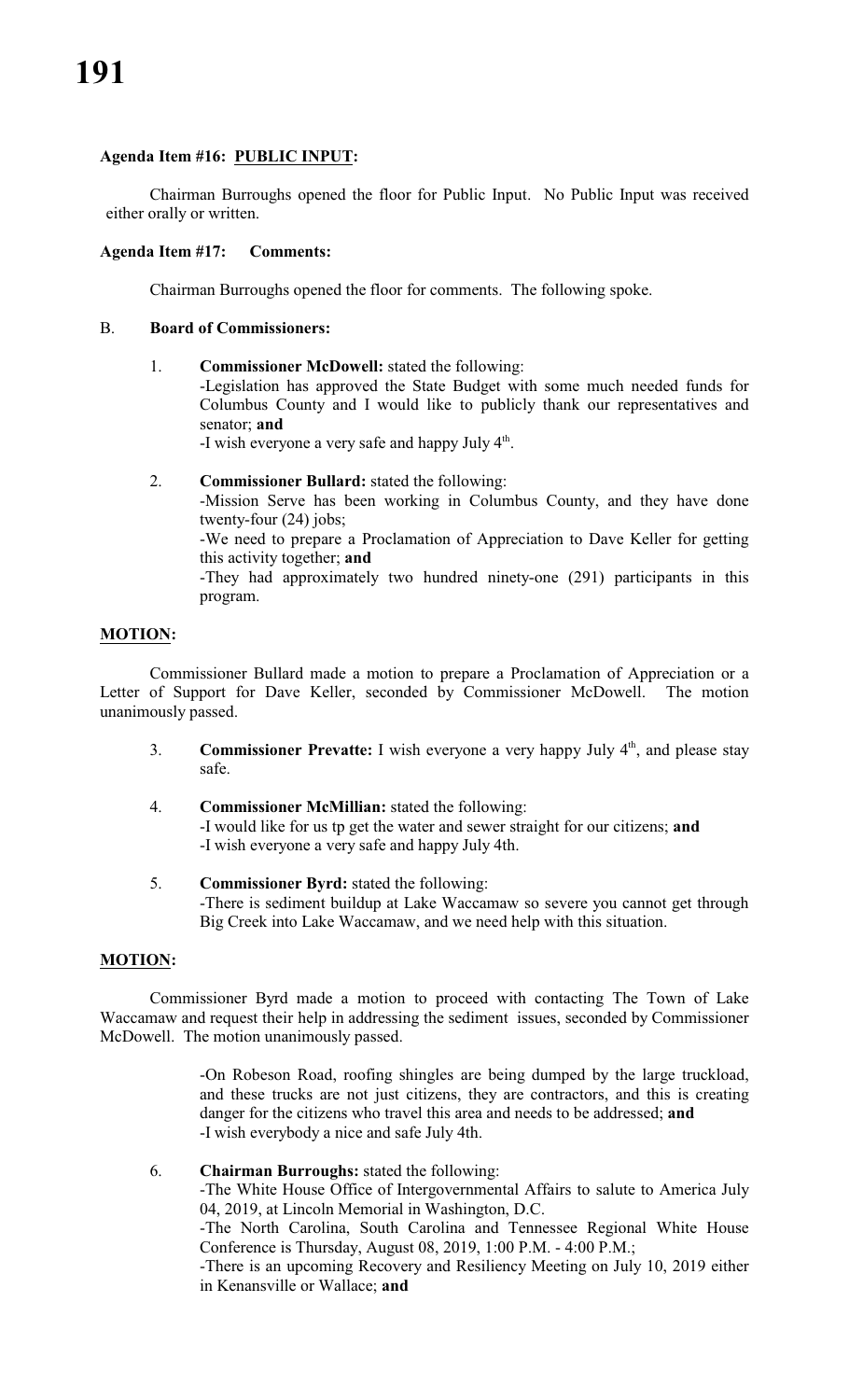-In response to the letter received about the closing of Urgent Care at the hospital, the County Commissioners did not close Urgent Care, the hospital closed Urgent Care.

# **RECESS REGULAR SESSION and enter into CLOSED SESSION in ACCORDANCE** with N.C.G.S. § 143-318.11(a) (4) ECONOMIC DEVELOPMENT and (3) ATTORNEY-**CLIENT PRIVILEGE:**

At 8:32 P.M., Commissioner McDowell made a motion to recess Regular Session and enter into Closed Session in accordance with N.C.G.S. § 143-318.11(a) (4) Economic Development, and (3) Attorney-Client Privilege, after a five (5) minute recess, seconded by Commissioner Byrd. The motion unanimously passed.

#### **Agenda Item #18: CLOSED SESSION in ACCORDANCE with N.C.G.S. § 143- 318.11(a) (4) ECONOMIC DEVELOPMENT; and (3) ATTORNEY-CLIENT PRIVILEGE**

No action was taken.

# **ADJOURN CLOSED SESSION and resume REGULAR SESSION:**

At 9:37 P.M., Commissioner Byrd made a motion to adjourn Closed Session and resume Regular Session, seconded by Commissioner McMillian. The motion unanimously passed.

# **READING and APPROVAL of CLOSED SESSION GENERAL ACCOUNT:**

Chairman Burroughs requested that Amanda B. Prince, County Attorney, orally read the Closed Session General Account. Ms. Prince orally read the following: *"The Columbus County Commissioners discussed Economic Development matters pending litigation and possible future litigation. No formal decision or action was taken by the Board of Columbus County Commissioners on these topics during this Closed Session"*.

Commissioner Prevatte made a motion to approve the Closed Session General Account, seconded by Commissioner Byrd. The motion unanimously passed.

# **MOTION:**

Commissioner Byrd made a motion on the Economic Development issue, to notify Lake Waccamaw that we will split  $\frac{1}{2}$  Columbus County and  $\frac{1}{2}$  Lake Waccamaw) the cost of the D.O.T. Grant Assessment, seconded by Commissioner McDowell. The motion passed unanimously.

# **Agenda Item #19: ADJOURNMENT:**

At 9:39 P.M., Commissioner Bullard made a motion to adjourn, seconded by Commissioner Byrd. The motion unanimously passed.

**APPROVED:**

**\_\_\_\_\_\_\_\_\_\_\_\_\_\_\_\_\_\_\_\_\_\_\_\_\_\_\_\_ \_\_\_\_\_\_\_\_\_\_\_\_\_\_\_\_\_\_\_\_\_\_\_\_\_\_\_\_\_\_**

**JUNE B. HALL, Clerk to Board TRENT BURROUGHS, Chairman**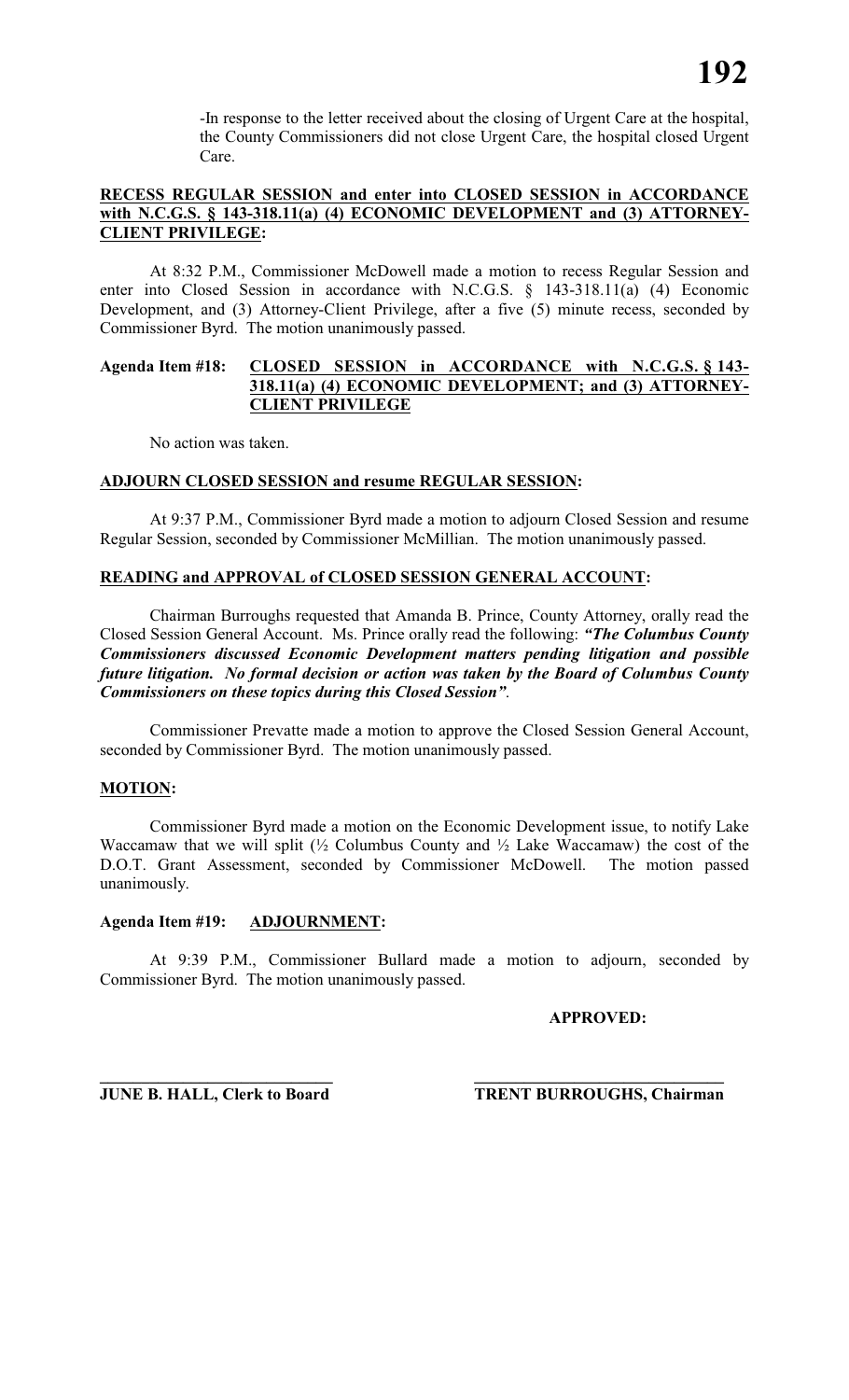The Honorable Columbus County Commissioners met on the above stated date and at the above stated time in the Dempsey B. Herring Courthouse Annex Building, located at 112 West Smith Street, Whiteville, North Carolina, to act as the Columbus County Water and Sewer District I Board.

#### **COMMISSIONERS PRESENT: APPOINTEES PRESENT:**

Ricky Bullard Charles T. McDowell

**Trent Burroughs, Chairman** Mike Stephens, **County Manager** Jerome McMillian **Amanda B. Prince, County Attorney** James E. Prevatte June B. Hall, **Clerk to the Board** Giles E. Byrd **Bobbie Faircloth, Finance Officer** 

# **COMMISSIONER ABSENT:**

P. Edwin Russ, **Vice-Chairman**

# **MEETING CALLED TO ORDER:**

At 8:19 P.M., Chairman Trent Burroughs called the **combination meeting** of Columbus County Water and Sewer Districts I, II, III, IV and V Board Meeting to order.

# **Agenda Item #13: COLUMBUS COUNTY WATER and SEWER DISTRICTS I, II, III, IV and V - APPROVAL of BOARD MEETING MINUTES:**

June 17, 2019 **Combination Meeting** of Columbus County Water and Sewer Districts I, II, III, IV and V Board Meeting **(5 sets)**

Commissioner Bullard made a motion to approve the June 17, 2019 Columbus County Water and Sewer District I Board Meeting Minutes, seconded by Commissioner McMillian. The motion unanimously passed.

# **ADJOURNMENT:**

At 8:20 P.M., Commissioner Bullard made a motion to adjourn, seconded by Commissioner Prevatte. The motion unanimously passed.

**\_\_\_\_\_\_\_\_\_\_\_\_\_\_\_\_\_\_\_\_\_\_\_\_\_\_\_\_ \_\_\_\_\_\_\_\_\_\_\_\_\_\_\_\_\_\_\_\_\_\_\_\_\_\_\_\_\_\_\_**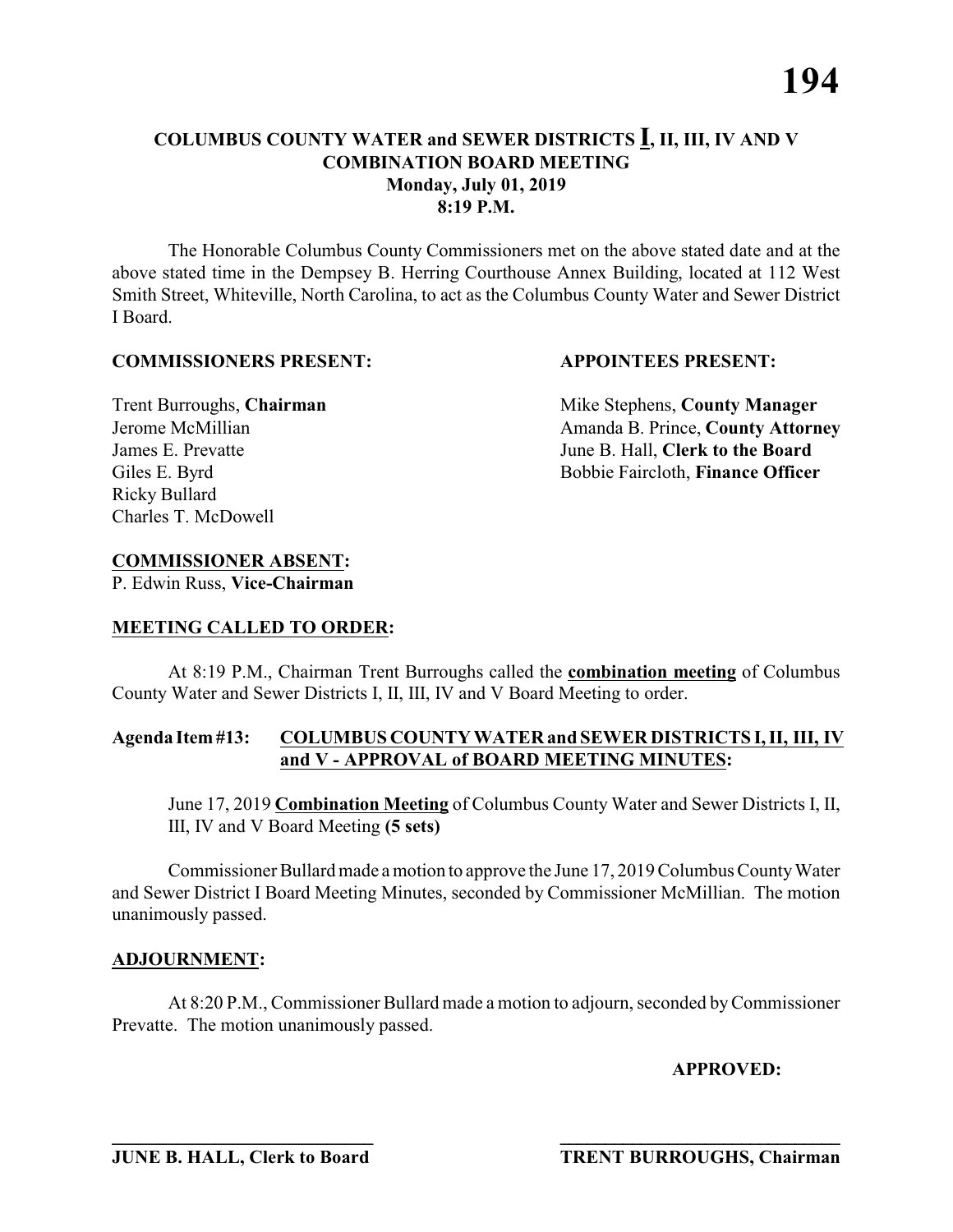The Honorable Columbus County Commissioners met on the above stated date and at the above stated time in the Dempsey B. Herring Courthouse Annex Building, located at 112 West Smith Street, Whiteville, North Carolina, to act as the Columbus County Water and Sewer District II Board.

#### **COMMISSIONERS PRESENT: APPOINTEES PRESENT:**

Ricky Bullard Charles T. McDowell

**Trent Burroughs, Chairman** Mike Stephens, **County Manager** Jerome McMillian **Amanda B. Prince, County Attorney** James E. Prevatte June B. Hall, **Clerk to the Board** Giles E. Byrd **Bobbie Faircloth, Finance Officer** 

# **COMMISSIONER ABSENT:**

P. Edwin Russ, **Vice-Chairman**

# **MEETING CALLED TO ORDER:**

At 8:19 P.M., Chairman Trent Burroughs called the **combination meeting** of Columbus County Water and Sewer Districts I, II, III, IV and V Board Meeting to order.

# **Agenda Item #13: COLUMBUS COUNTY WATER and SEWER DISTRICTS I, II, III, IV and V - APPROVAL of BOARD MEETING MINUTES:**

June 17, 2019 **Combination Meeting** of Columbus County Water and Sewer Districts I, II, III, IV and V Board Meeting **(5 sets)**

Commissioner Bullard made a motion to approve the June 17, 2019 Columbus County Water and Sewer District II Board Meeting Minutes, seconded by Commissioner McMillian. The motion unanimously passed.

# **ADJOURNMENT:**

At 8:20 P.M., Commissioner Bullard made a motion to adjourn, seconded by Commissioner Prevatte. The motion unanimously passed.

**\_\_\_\_\_\_\_\_\_\_\_\_\_\_\_\_\_\_\_\_\_\_\_\_\_\_\_\_ \_\_\_\_\_\_\_\_\_\_\_\_\_\_\_\_\_\_\_\_\_\_\_\_\_\_\_\_\_\_\_**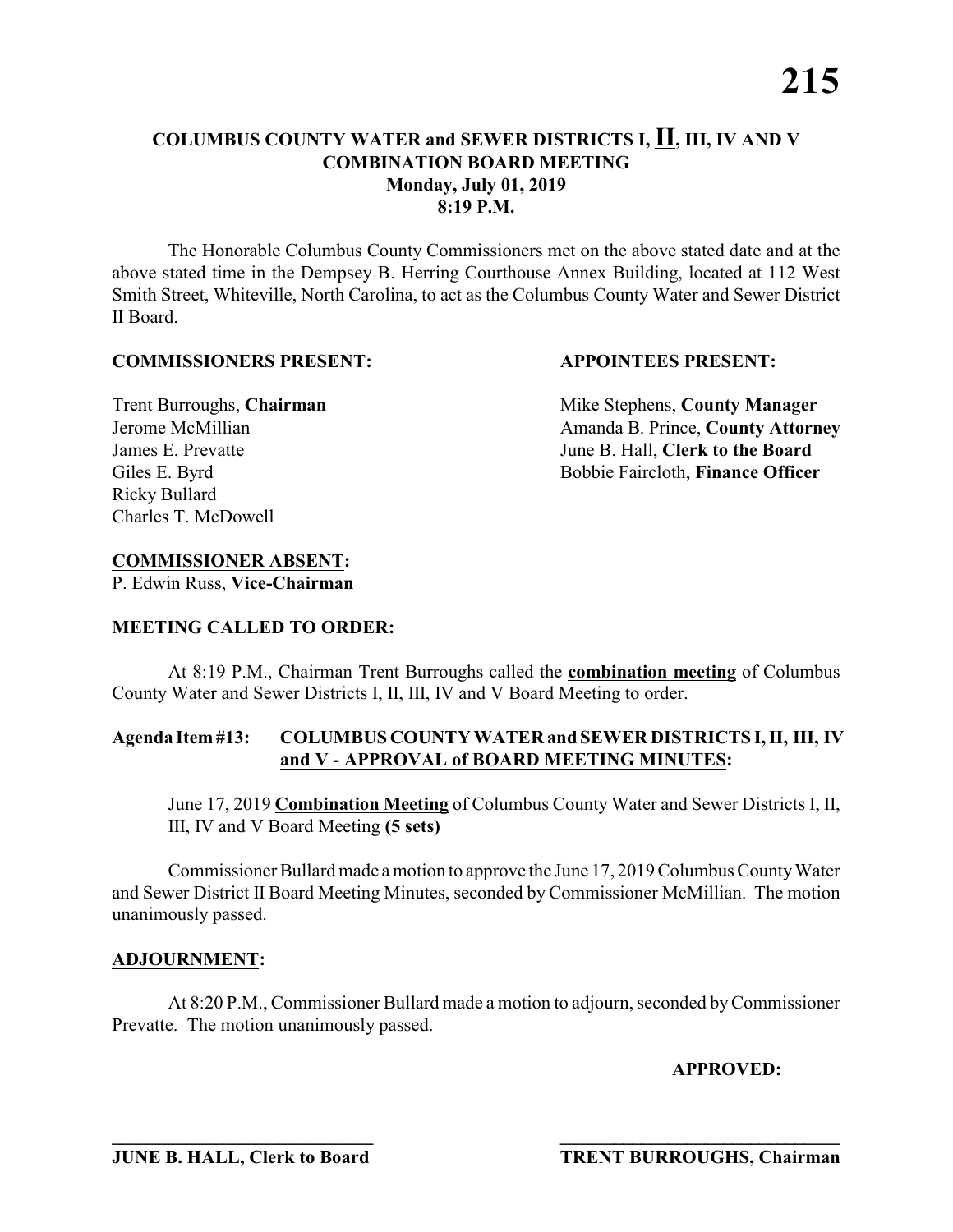The Honorable Columbus County Commissioners met on the above stated date and at the above stated time in the Dempsey B. Herring Courthouse Annex Building, located at 112 West Smith Street, Whiteville, North Carolina, to act as the Columbus County Water and Sewer District III Board.

#### **COMMISSIONERS PRESENT: APPOINTEES PRESENT:**

Ricky Bullard Charles T. McDowell

**Trent Burroughs, Chairman** Mike Stephens, **County Manager** Jerome McMillian **Amanda B. Prince, County Attorney** James E. Prevatte June B. Hall, **Clerk to the Board** Giles E. Byrd **Bobbie Faircloth, Finance Officer** 

# **COMMISSIONER ABSENT:**

P. Edwin Russ, **Vice-Chairman**

# **MEETING CALLED TO ORDER:**

At 8:19 P.M., Chairman Trent Burroughs called the **combination meeting** of Columbus County Water and Sewer Districts I, II, III, IV and V Board Meeting to order.

# **Agenda Item #13: COLUMBUS COUNTY WATER and SEWER DISTRICTS I, II, III, IV and V - APPROVAL of BOARD MEETING MINUTES:**

June 17, 2019 **Combination Meeting** of Columbus County Water and Sewer Districts I, II, III, IV and V Board Meeting **(5 sets)**

Commissioner Bullard made a motion to approve the June 17, 2019 Columbus County Water and Sewer District III Board Meeting Minutes, seconded byCommissioner McMillian. The motion unanimously passed.

# **ADJOURNMENT:**

At 8:20 P.M., Commissioner Bullard made a motion to adjourn, seconded by Commissioner Prevatte. The motion unanimously passed.

**\_\_\_\_\_\_\_\_\_\_\_\_\_\_\_\_\_\_\_\_\_\_\_\_\_\_\_\_ \_\_\_\_\_\_\_\_\_\_\_\_\_\_\_\_\_\_\_\_\_\_\_\_\_\_\_\_\_\_\_**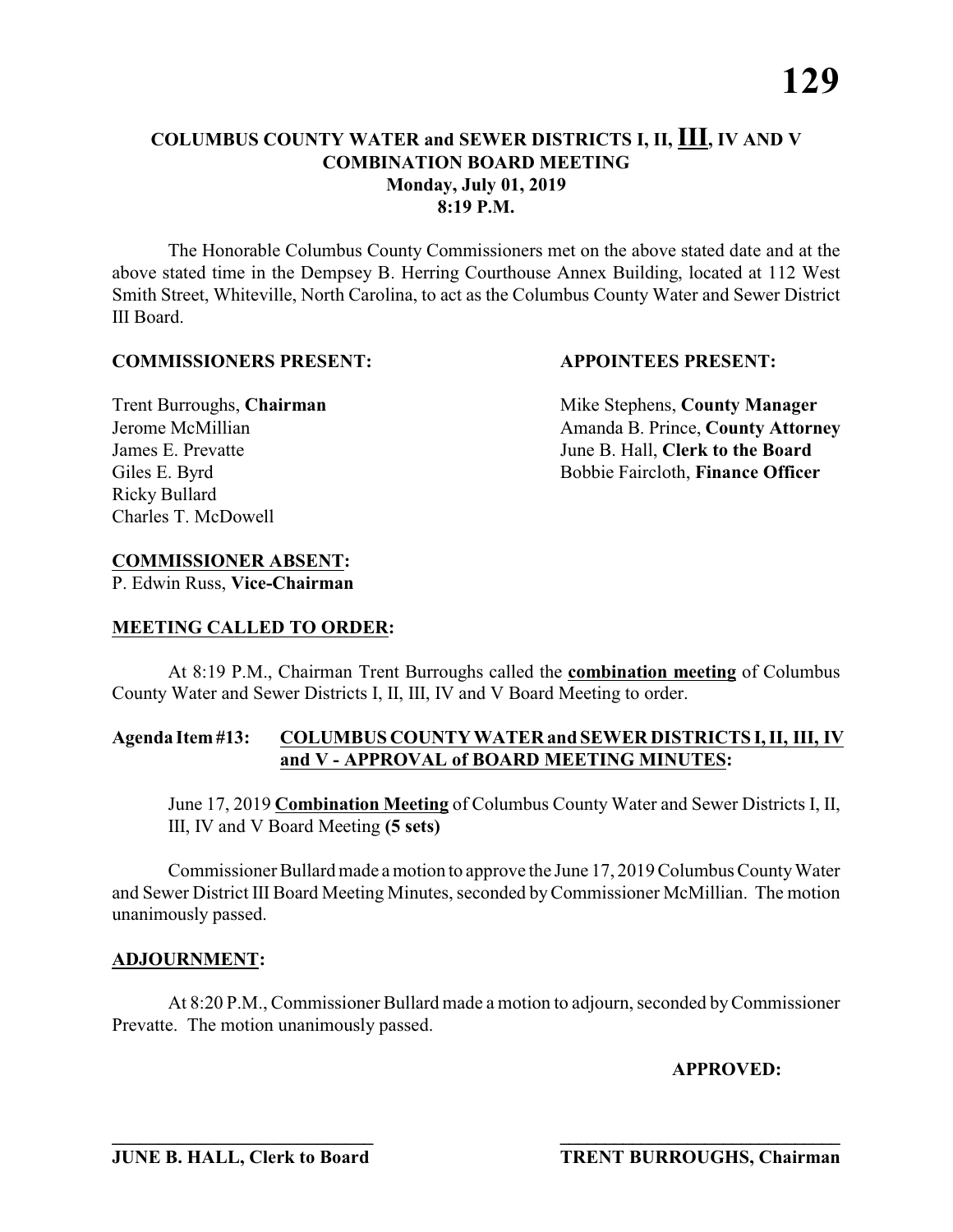The Honorable Columbus County Commissioners met on the above stated date and at the above stated time in the Dempsey B. Herring Courthouse Annex Building, located at 112 West Smith Street, Whiteville, North Carolina, to act as the Columbus County Water and Sewer District IV Board.

#### **COMMISSIONERS PRESENT: APPOINTEES PRESENT:**

Ricky Bullard Charles T. McDowell

**Trent Burroughs, Chairman** Mike Stephens, **County Manager** Jerome McMillian **Amanda B. Prince, County Attorney** James E. Prevatte June B. Hall, **Clerk to the Board** Giles E. Byrd **Bobbie Faircloth, Finance Officer** 

# **COMMISSIONER ABSENT:**

P. Edwin Russ, **Vice-Chairman**

# **MEETING CALLED TO ORDER:**

At 8:19 P.M., Chairman Trent Burroughs called the **combination meeting** of Columbus County Water and Sewer Districts I, II, III, IV and V Board Meeting to order.

# **Agenda Item #13: COLUMBUS COUNTY WATER and SEWER DISTRICTS I, II, III, IV and V - APPROVAL of BOARD MEETING MINUTES:**

June 17, 2019 **Combination Meeting** of Columbus County Water and Sewer Districts I, II, III, IV and V Board Meeting **(5 sets)**

Commissioner Bullard made a motion to approve the June 17, 2019 Columbus County Water and Sewer District IV Board Meeting Minutes, seconded by Commissioner McMillian. The motion unanimously passed.

# **Agenda Item #14: COLUMBUS COUNTY WATER and SEWER DISTRICT IV - RESULTS/RECOMMENDATIONS of the RIEGELWOOD SANITARY DISTRICT FEASIBILITY STUDY:**

Harold Nobles, Public Utilities Director, requested a workshop to be scheduled on July 15, 2019, at 6:00 P.M., to discuss the results/recommendations by Engineer Leo Green of the Riegelwood Sanitary District Feasibility Study.

Commissioner McDowell made a motion to approve a workshop on July 15, 2019, at 6:00 P.M., to discuss the results/recommendations by Engineer Leo Green of the Riegelwood Sanitary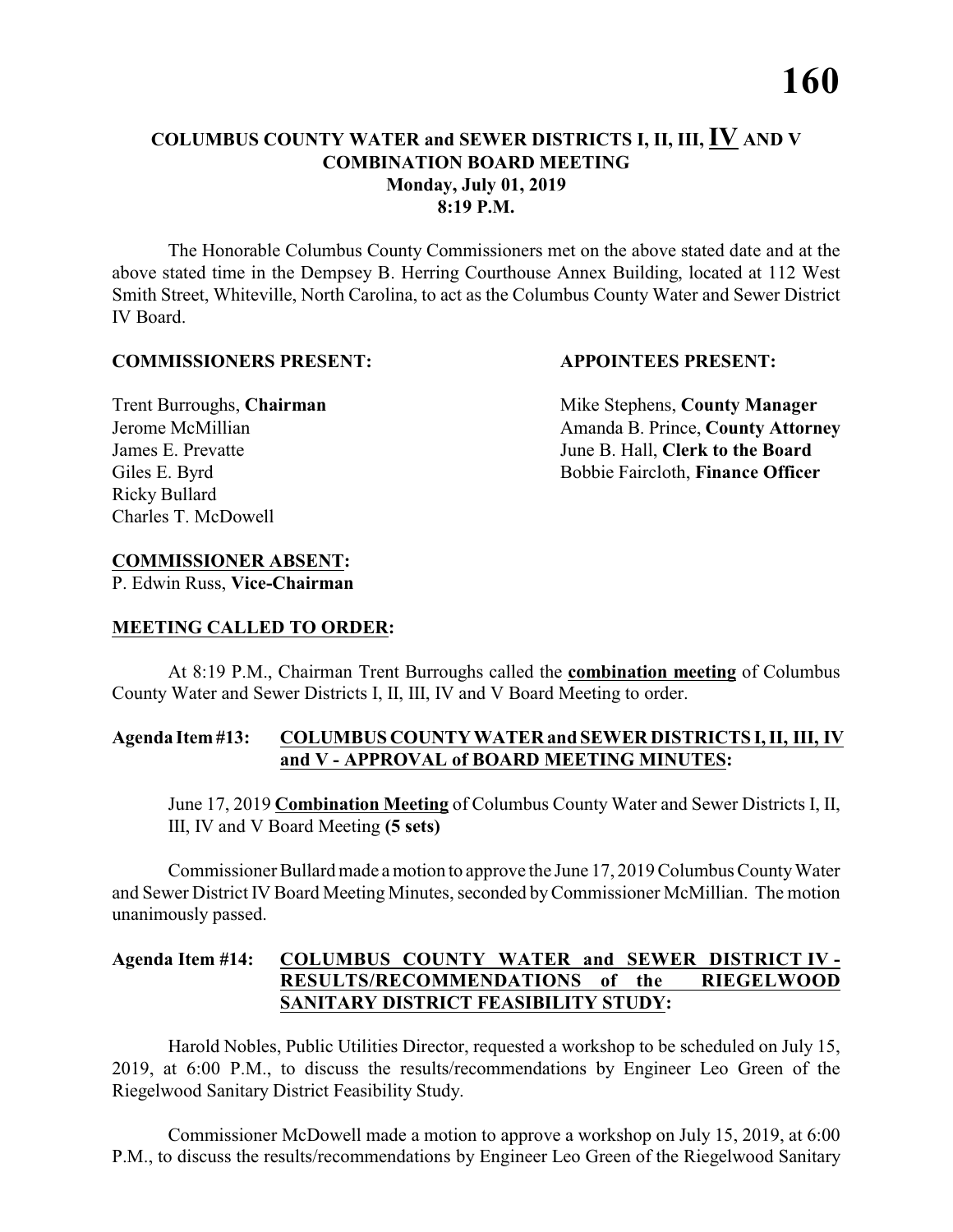# **161**

District Feasibility Study, seconded by Commissioner Prevatte. The motion unanimously passed.

# **ADJOURNMENT:**

At 8:20 P.M., Commissioner Bullard made a motion to adjourn, seconded by Commissioner Prevatte. The motion unanimously passed.

**APPROVED:**

**\_\_\_\_\_\_\_\_\_\_\_\_\_\_\_\_\_\_\_\_\_\_\_\_\_\_\_\_ \_\_\_\_\_\_\_\_\_\_\_\_\_\_\_\_\_\_\_\_\_\_\_\_\_\_\_\_\_\_\_ JUNE B. HALL, Clerk to Board TRENT BURROUGHS, Chairman**